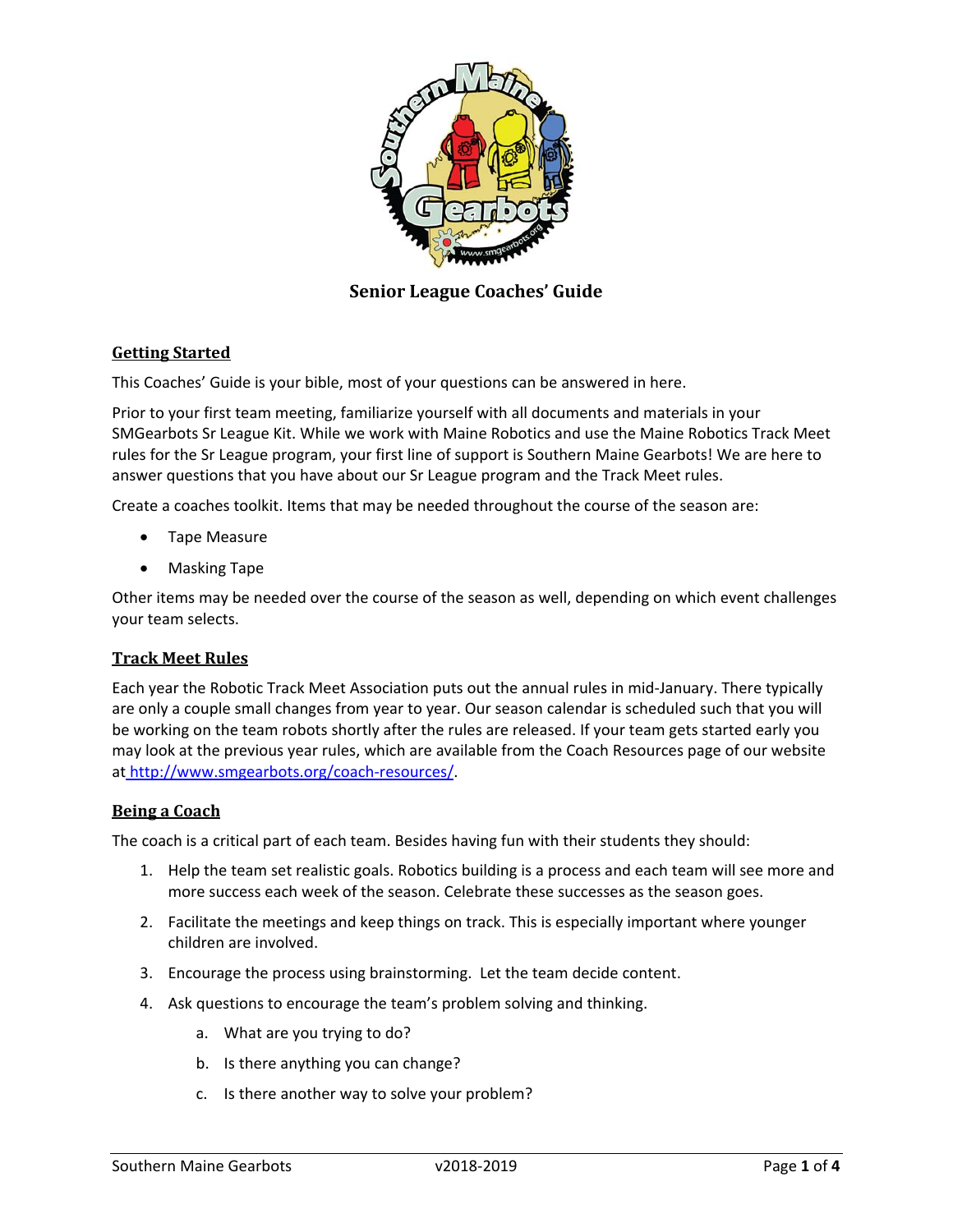- 5. Help the team monitor their progress and be a time keeper for them.
- 6. Stay in contact with your League Coordinator letting them know of any challenges you encounter, questions you have, and things that are going well for your team.
- 7. Remember that coaching is a learning process too. You will not have all the answers and will be learning along with the students.

## **Managing the Team**

Remember that all teams will be different. Things that work well for one team, may not work as well for another. Things to consider when managing your team include:

- 1. How many team members do I have?
- 2. What are their ages?
- 3. How many are boys? Girls?
- 4. Does anyone on my team have experience with Legos? With Southern Maine Gearbots?

It is important to keep the team on task and complete each activity. Asking parents for assistance can help you more easily manage this goal. Just remember, adults are there to provide guidance, not to complete tasks.

Be sure you are familiar with any rules that apply to the challenge you are completing. The Board of Directors of Southern Maine Gearbots will keep you up to date and provide you with all necessary information. It is important to read these emails and materials.

### **Brainstorming**

Brainstorming is a great way to get the whole team involved in making decisions. It can be used to create a team name and logo, team color, select the event challenge topic, and robot design.

- 1. Write down all ideas generated during a brainstorming session.
- 2. Remind students that all ideas are good ideas.
- 3. Crazy ideas are encouraged, you never know where they will lead.
- 4. Listening rules are required during brainstorming session. Only one person speaks at a time and all eyes and ears are on the speaker.
- 5. To encourage all students to participate, go around the group and have each member give one or two ideas. If a student doesn't have an idea the first time, just go around again.

# **Orchestrating Team Work**

In the beginning, it is important for all team members to understand what it means to work as a team. As the season progresses, it may become necessary for teams to break up into small groups to manage individual tasks. It is important for everyone to understand that there is no one right way to get something done.

- 1. Be sure to allow team members to try different tasks so that more than one person is knowledgeable about each thing.
- 2. Use a notebook to keep track each week of what tasks students completed so that you can rotate roles from week to week.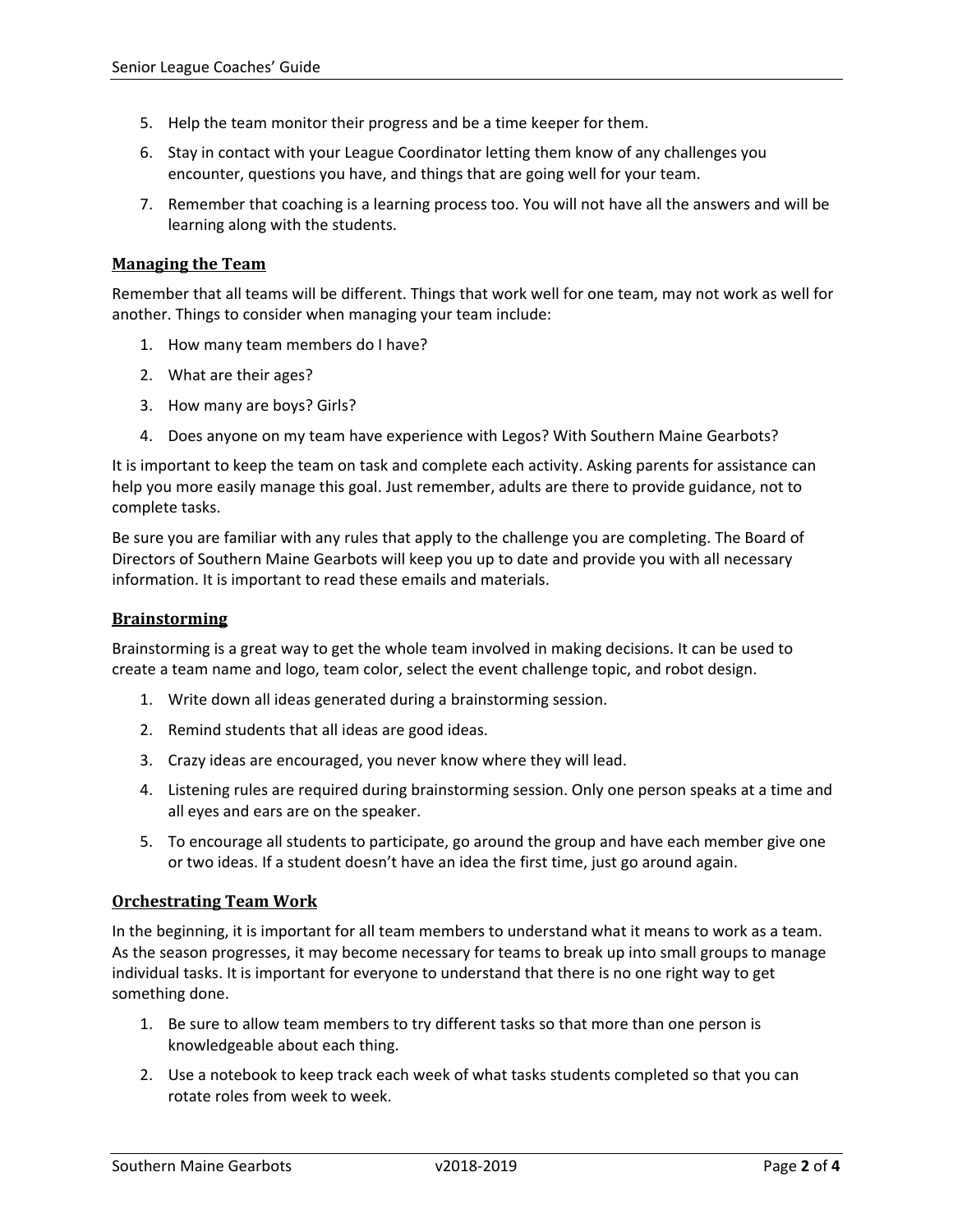- 3. Take photos of white board sessions and project progress.
- 4. Constantly ask the team members questions and help challenge them to push their thinking and problem solving. This is especially important when they are frustrated or feeling "stuck".
- 5. Review the next weeks curriculum prior to the current meeting so that students can complete research or think of ideas while at home prior to the next meeting. At the end of each session, provide them with a highlight of what's to come next week.

## **Achieving Consensus**

Voting allows the whole group to get involved in making the decisions. It is important that all students feel they have contributed to the group, so it is important to have a consensus among the team members. Voting can be by single open vote or closed ballots. Sometimes it helps to ask for ranked choice first, second, third votes, with a second voting round for the top three. This is especially helpful as at times some team members will buddy up around a single idea and others will feel that they got left out. Here are some things that the team could vote on:

- 1. Track Meet Challenge (first and second choice?)
- 2. Team Name
- 3. Team Color

## **Involving Parents**

Parents are an important part of each team. Don't be afraid to ask for parents to assist you from week to week. Have tasks in mind that they can do. If you are breaking into smaller groups, have a parent help oversee a group. Ask parents if there are supplies that are needed to bring those. Remember, parents can provide guidance, but should not complete the activities for the students.

### **Accessing Resources**

Coaches should familiarize themselves with the resources available on their laptops. Southern Maine Gearbots has provided information to help ensure the success of each team. All materials provided to coaches are the property of Southern Maine Gearbots, Inc. Coaches may not reproduce, distribute, or post on the Internet any of the documentation contained in these materials, unless otherwise indicated at http://www.smgearbots.org/coach‐resources/ and expressly for the purposes of support of Southern Maine Gearbots teams during paid seasons.

Southern Maine Gearbots has a private facebook page for coaches to ask and answer questions. We will also hold two conference calls for coaches questions, and at least one evening when we'll encourage all teams to come together in one spot for their weekly meeting. It can really help your team see where others are, and give you ideas on your designs.

### **Solving Challenges**

Finding one night a week when all team members can meet is a challenge; we will move team members around where possible to best suit team member needs.

Once you start there are often more challenges that have nothing to do with the Legos or computers. Kids have energy and sitting still for 1‐2 hours can be tough. Maybe stop once every half‐hour to do jumping jacks, have a snack, or do a quick race down the hall.